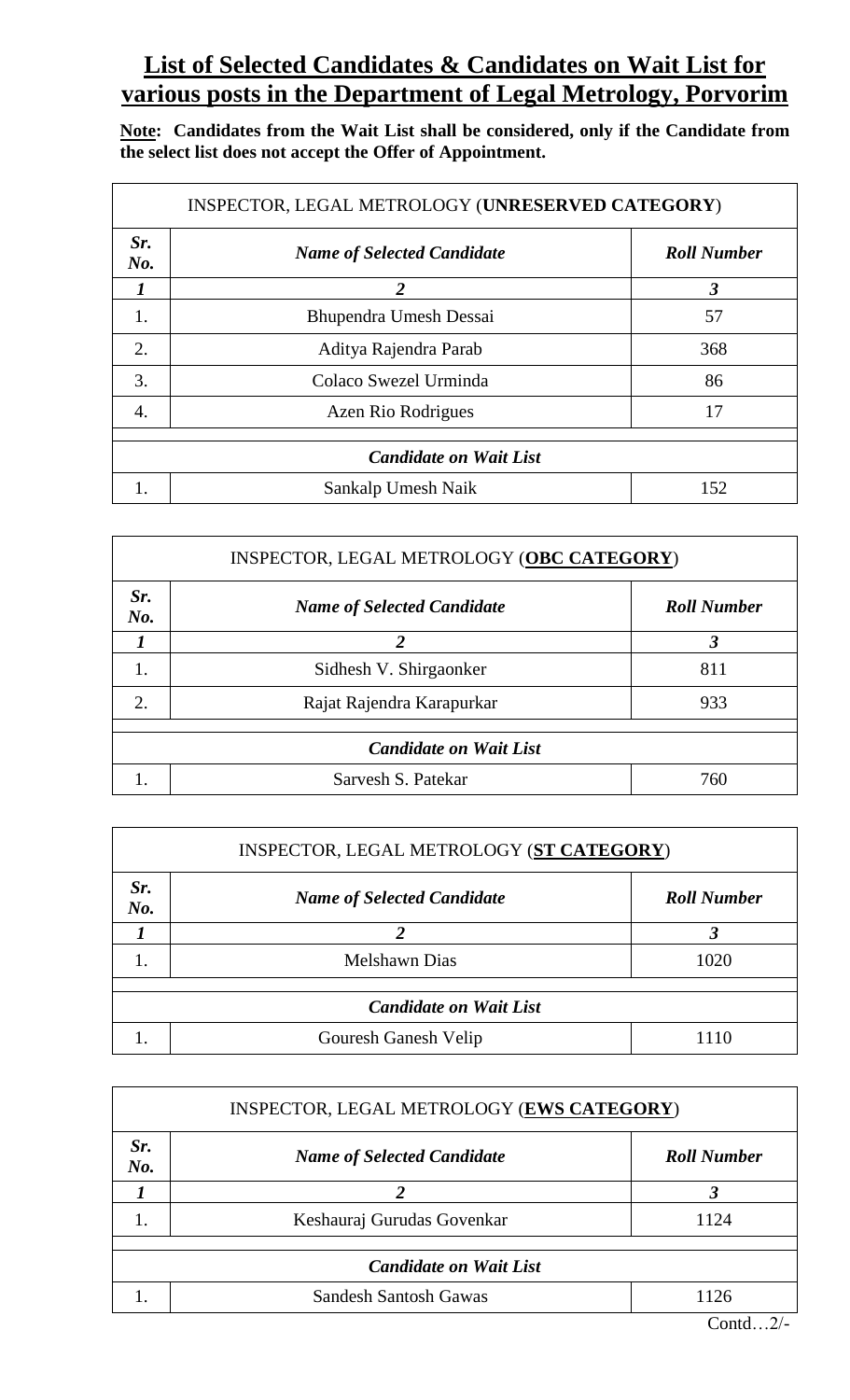| JUNIOR STENOGRAPHER (UNRESERVED CATEGORY) |                                   |                    |  |
|-------------------------------------------|-----------------------------------|--------------------|--|
| Sr.<br>No.                                | <b>Name of Selected Candidate</b> | <b>Roll Number</b> |  |
|                                           |                                   |                    |  |
|                                           | <b>Bhavesh Gundu Pednekar</b>     | 31                 |  |
| <b>Candidate on Wait List</b>             |                                   |                    |  |
|                                           | Suzanna Fernandes                 |                    |  |

| LABORATORY ASSISTANT (UNRESERVED CATEGORY) |                                   |                    |  |
|--------------------------------------------|-----------------------------------|--------------------|--|
| Sr.<br>$N0$ .                              | <b>Name of Selected Candidate</b> | <b>Roll Number</b> |  |
|                                            |                                   |                    |  |
|                                            | Atish S. Devji                    | 165                |  |
|                                            |                                   |                    |  |
| <b>Candidate on Wait List</b>              |                                   |                    |  |
|                                            | Archit J. Prabhu Chimalkar        | 143                |  |

| LABORATORY ASSISTANT (OBC CATEGORY) |                                   |                    |  |
|-------------------------------------|-----------------------------------|--------------------|--|
| Sr.<br>No.                          | <b>Name of Selected Candidate</b> | <b>Roll Number</b> |  |
|                                     |                                   |                    |  |
| 1.                                  | Priyanka Pratik Naik              | 249                |  |
| <b>Candidate on Wait List</b>       |                                   |                    |  |
|                                     | Suraj Suresh Naik                 | 265                |  |

| LABORATORY ASSISTANT (ST CATEGORY) |                                   |                    |  |
|------------------------------------|-----------------------------------|--------------------|--|
| Sr.<br>No.                         | <b>Name of Selected Candidate</b> | <b>Roll Number</b> |  |
|                                    |                                   |                    |  |
|                                    | Silvano Costa                     | 385                |  |
| <b>Candidate on Wait List</b>      |                                   |                    |  |
|                                    | Kunal Mahadev Gaonkar             | 398                |  |

Contd…3/-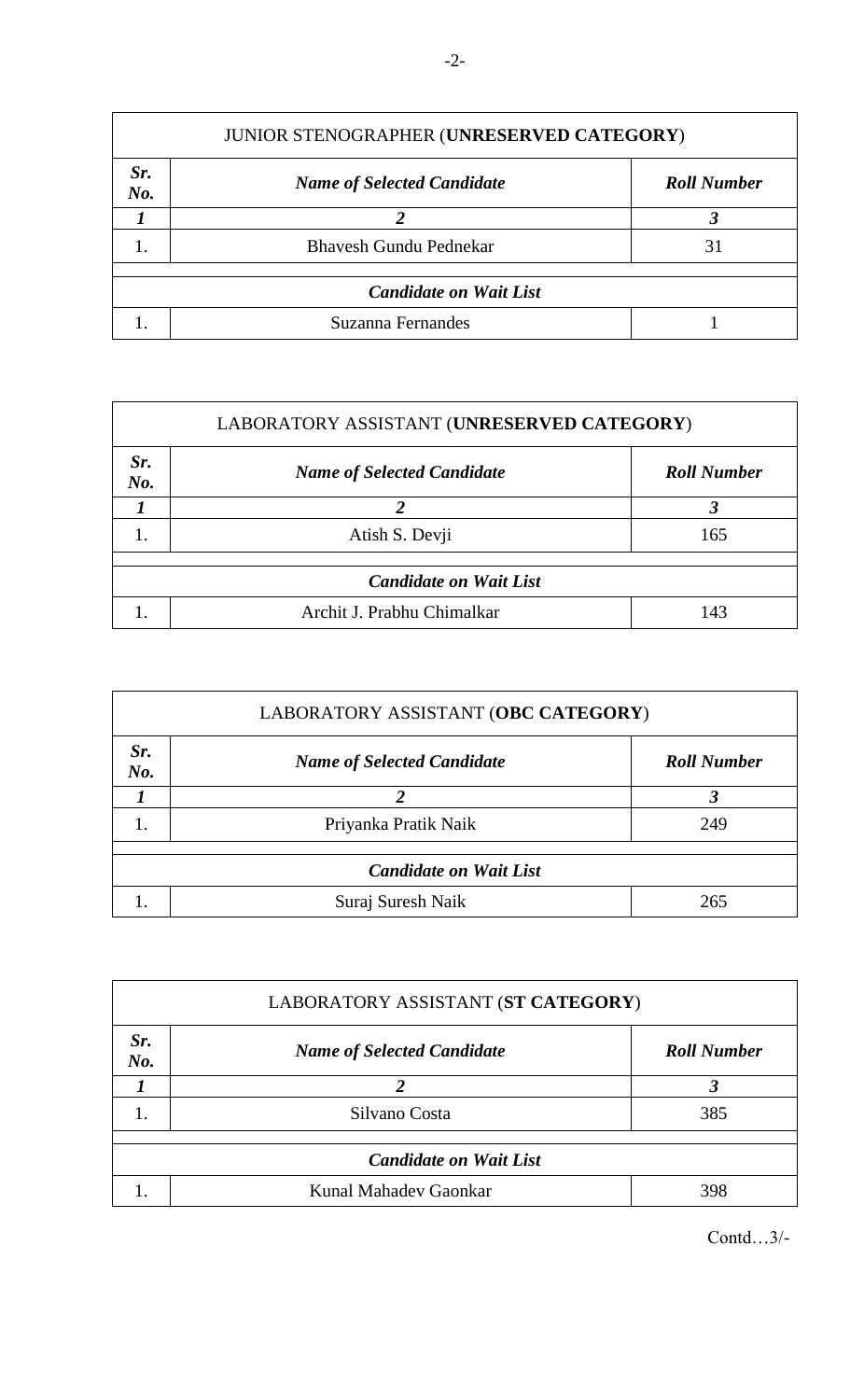| FIELD ASSISTANT (UNRESERVED CATEGORY) |                                   |                    |  |
|---------------------------------------|-----------------------------------|--------------------|--|
| Sr.<br>No.                            | <b>Name of Selected Candidate</b> | <b>Roll Number</b> |  |
|                                       |                                   | 3                  |  |
| 1.                                    | Vasim Ali Shaikh                  | 98                 |  |
| 2.                                    | Keval Amol Gauns Dessai           | 82                 |  |
|                                       |                                   |                    |  |
| <b>Candidate on Wait List</b>         |                                   |                    |  |
|                                       | Sawant Shriganesh Mahadev         | 199                |  |

|                               | FIELD ASSISTANT (OBC CATEGORY)    |                      |  |
|-------------------------------|-----------------------------------|----------------------|--|
| Sr.<br>No.                    | <b>Name of Selected Candidate</b> | <b>Roll Number</b>   |  |
|                               | $\mathfrak{D}$                    | $\boldsymbol{\beta}$ |  |
| 1.                            | Devdutt Gurudas Bandekar          | 305                  |  |
| 2.                            | Damodar Suryakant Naik            | 342                  |  |
|                               |                                   |                      |  |
| <b>Candidate on Wait List</b> |                                   |                      |  |
|                               | Deepa Gokuldas Devsekar           | 274                  |  |

| MULTI TASKING STAFF (UNRESERVED CATEGORY) |                                   |                    |
|-------------------------------------------|-----------------------------------|--------------------|
| Sr.<br>No.                                | <b>Name of Selected Candidate</b> | <b>Roll Number</b> |
|                                           | $\mathfrak{D}$                    | 3                  |
| 1.                                        | Euzebio Soccoro Gomes             | 44                 |
| 2.                                        | Mahadev Eknath Dhargalkar         | 14                 |
| 3.                                        | Lakshadip Sudhakar Dessai         | 104                |
|                                           |                                   |                    |
|                                           | <b>Candidate on Wait List</b>     |                    |
|                                           | Sawant Shriganesh Mahadev         | 225                |

| MULTI TASKING STAFF (OBC CATEGORY) |                                   |                    |  |
|------------------------------------|-----------------------------------|--------------------|--|
| Sr.<br>No.                         | <b>Name of Selected Candidate</b> | <b>Roll Number</b> |  |
|                                    |                                   | 3                  |  |
|                                    | Pranesh Prabhakaran Naik          | 424                |  |
| <b>Candidate on Wait List</b>      |                                   |                    |  |
|                                    | Ajay Sadanand Borkar              | 371                |  |

Contd…4/-